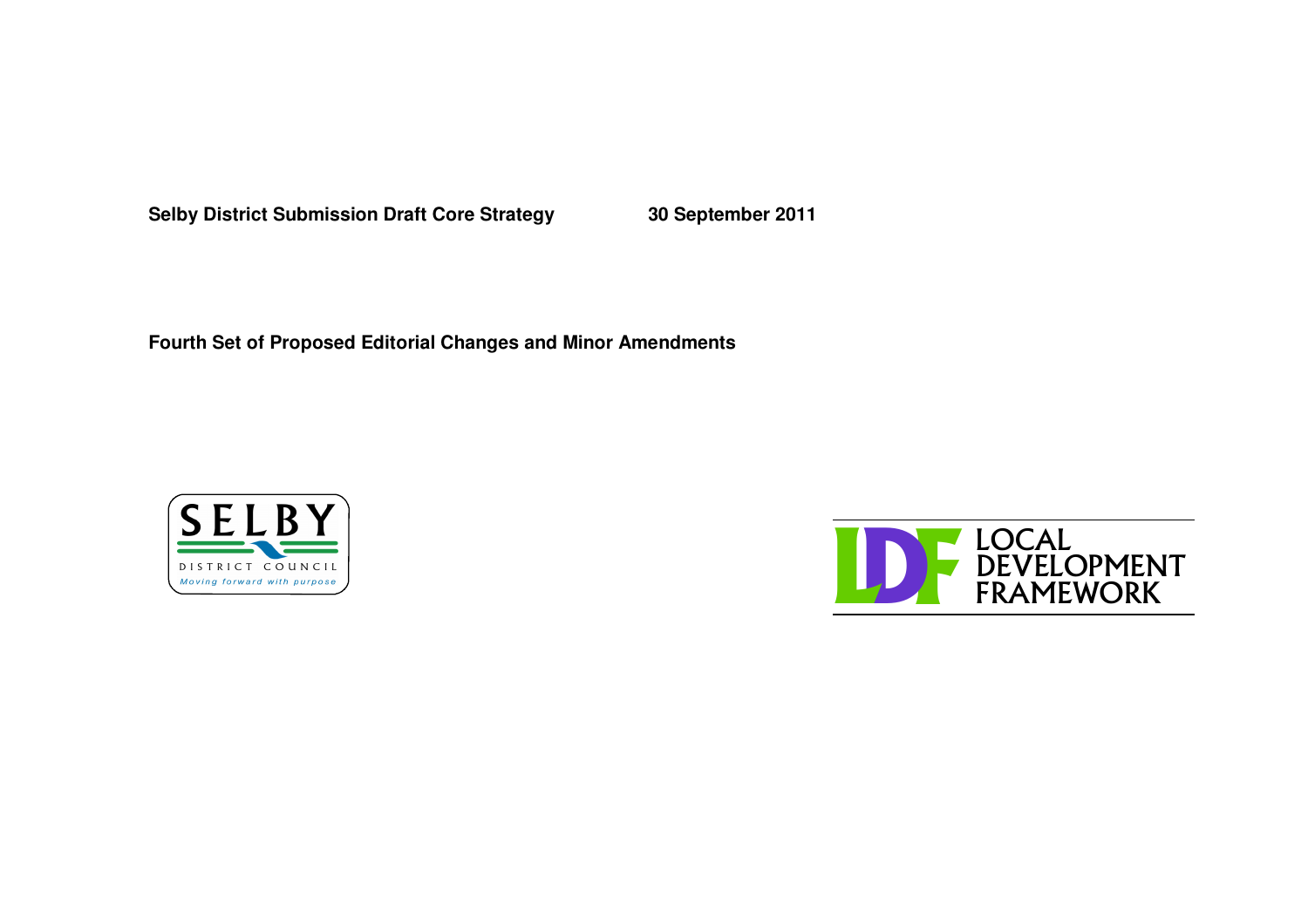## Fourth Set of Proposed Editorial Changes and Minor Amendments to the Submitted Version of the Core Strategy **30 September 2011**

This document has been produced to support the Submission version of the Selby District Core Strategy.

The table below lists the fourth set of editorial changes and minor amendments which the Council wishes to make to the Submitted version of the Core Strategy. The proposed changes are intended to correct anomalies, ensure consistency and provide clarification on points arising during the Independent Public Hearing. They specifically do not include changes in policy or regarding soundness as these are matters to be considered through the Examination process.

| Unique<br>Ref No<br><b>URN</b> | Paragraph/Policy                                  | <b>Change Required</b>                                                                                                                                                              |  |  |  |  |
|--------------------------------|---------------------------------------------------|-------------------------------------------------------------------------------------------------------------------------------------------------------------------------------------|--|--|--|--|
| PC4.1                          | General                                           | Renumber policies to avoid confusion between CP1, CP1A, CP2 and CP2A                                                                                                                |  |  |  |  |
|                                | <b>Section 4 Spatial Development Strategy</b>     |                                                                                                                                                                                     |  |  |  |  |
| PC4.2                          | Para 4.3                                          | Delete 'Although the Regional Spatial Strategy (RSS) was revoked by Government in July 2010',<br>and 'former' in the first sentence, in order to clarify that RSS remains in force. |  |  |  |  |
| PC4.3                          | CP1 Part B                                        | For further clarification insert 'sequential approach to' after 'Where appropriate' to further amend<br>the change proposed in the third set of minor amendments                    |  |  |  |  |
|                                | <b>Section 5 Creating Sustainable Communities</b> |                                                                                                                                                                                     |  |  |  |  |
| <b>PC4.4</b>                   | Para 5.10                                         | Delete 'former' to clarify that RSS is currently in force.                                                                                                                          |  |  |  |  |
| <b>PC4.5</b>                   | Figure 8 (page 48)                                | Amend percentage figure for Selby to "51%" and for Designated Service Villages to "28%" to correct                                                                                  |  |  |  |  |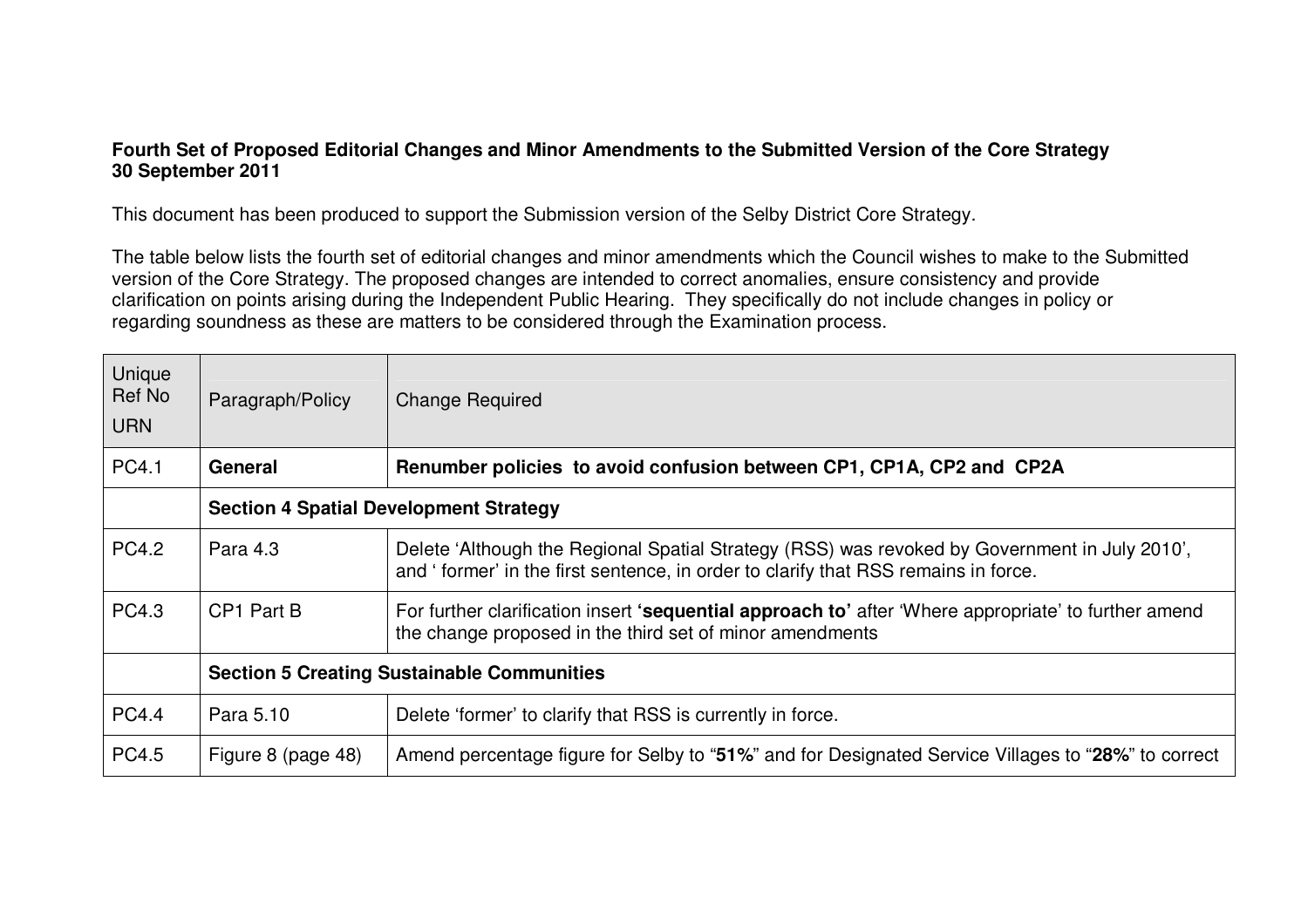| Unique<br>Ref No<br><b>URN</b> | Paragraph/Policy  | <b>Change Required</b>                                                                                                                                                                                                                                                                                                                                                                     |  |  |  |  |  |
|--------------------------------|-------------------|--------------------------------------------------------------------------------------------------------------------------------------------------------------------------------------------------------------------------------------------------------------------------------------------------------------------------------------------------------------------------------------------|--|--|--|--|--|
|                                |                   | an error in calculation (note: this simply reflects, as a proportion, the dwelling figures shown in Policy<br>CP2 and does not change the actual distribution between settlements)                                                                                                                                                                                                         |  |  |  |  |  |
| PC4.6                          | CP <sub>2</sub>   | Round all housing figures, and add percentages, as set out in the attached appendix, to reflect the<br>strategic nature of proposals.                                                                                                                                                                                                                                                      |  |  |  |  |  |
| <b>PC4.7</b>                   | CP2A (xii)        | Insert 'and future' after 'the amenities of existing', and insert 'and future' after 'viability of existing',<br>in order to clarify that the policy applies to all residents and businesses.                                                                                                                                                                                              |  |  |  |  |  |
| <b>PC4.8</b>                   | Para 5.41         | Delete 'emerging' in the first sentence as the Core Strategy has completed all stages of preparation.                                                                                                                                                                                                                                                                                      |  |  |  |  |  |
| <b>PC4.9</b>                   | CP <sub>3</sub> A | Change all references to 'trajectory' to 'housing target' to clarify that housing delivery will be<br>measured against the established target.                                                                                                                                                                                                                                             |  |  |  |  |  |
| PC4.10                         | CP <sub>3</sub> B | Delete 'through a Supplementary Planning Document. Sites will be sourced from a Site Allocations<br>DPD', to simplify the operation of the policy.                                                                                                                                                                                                                                         |  |  |  |  |  |
| PC4.11                         | CP <sub>3</sub>   | Delete the second paragraph of Part B as the provisions have been superseded                                                                                                                                                                                                                                                                                                               |  |  |  |  |  |
| PC4.12                         | Para 5.69         | Delete 'affordable' after 'as well as' in the first set of proposed minor amendments to clarify the<br>meaning.                                                                                                                                                                                                                                                                            |  |  |  |  |  |
| PC4.13                         | Para 5.93         | Delete Para 5.93 and substitute the following text to more accurately reflect current circumstances<br>'Evidence from the SHMA establishes an overall target of 30-50% intermediate housing and<br>50-70% for social rented housing. Following the introduction of the new affordable rented<br>category further evidence is required to establish the required tenure split of new social |  |  |  |  |  |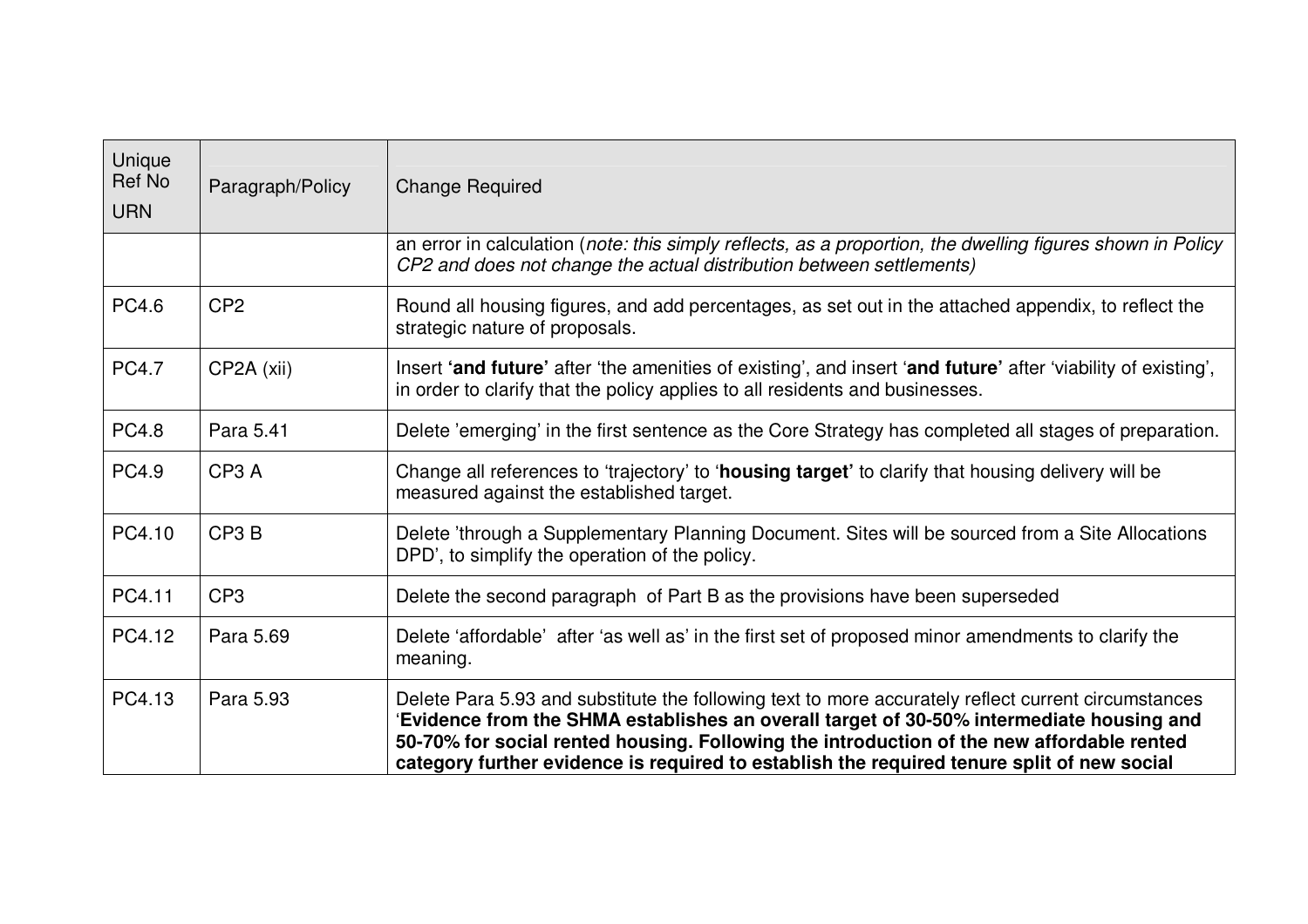| Unique<br>Ref No<br><b>URN</b> | Paragraph/Policy | <b>Change Required</b>                                                                                                                                                                                                                                                                                                                                                                      |
|--------------------------------|------------------|---------------------------------------------------------------------------------------------------------------------------------------------------------------------------------------------------------------------------------------------------------------------------------------------------------------------------------------------------------------------------------------------|
|                                |                  | rented, affordable rented and intermediate housing for eligible households whose need are<br>not being met by the market. This will be set out through a combination of SPD and future<br>DPD documents as appropriate, based on the Council's latest evidence of local need.' This<br>supersedes the proposed change in the third set of minor amendments.                                 |
| PC4.14                         | Para 5.96        | Insert a new paragraph after Para 5.96 comprising the third sentence of Para 5.97 plus the following<br>'Provisions to ensure that current local residents or households with an existing employment<br>or family connection are given priority will be articulated through a future Development<br>Management DPD', to clarify how the policy will serve the needs of the local community. |
| PC4.15                         | Para 5.101       | Delete 'former RSS was' and substitute 'RSS is' in the first sentence to clarify that the RSS is<br>currently in force.                                                                                                                                                                                                                                                                     |
| PC4.16                         | Para 5.101       | Substitute 'RSS notes' for 'RSS noted' in the second sentence to clarify that the RSS is currently in<br>force                                                                                                                                                                                                                                                                              |
| PC4.17                         | CP <sub>7</sub>  | For greater clarity, delete second paragraph and replace with:                                                                                                                                                                                                                                                                                                                              |
|                                |                  | "New pitches/sites should be located within a reasonable distance of local services such as a<br>primary school, shops, medical facilities, or constitute an extension to an existing permitted<br>site. The following criteria will need to be met:"                                                                                                                                       |
| PC4.18                         | CP <sub>7</sub>  | For clarity, delete criterion i) and replace with:                                                                                                                                                                                                                                                                                                                                          |
|                                |                  | the pitch/site is not located within the Green Belt (unless very special circumstances<br>i.<br>can be demonstrated in accordance with national policy), and the pitch/site will not<br>harm a locally important landscape area, an historic park and garden, an area of                                                                                                                    |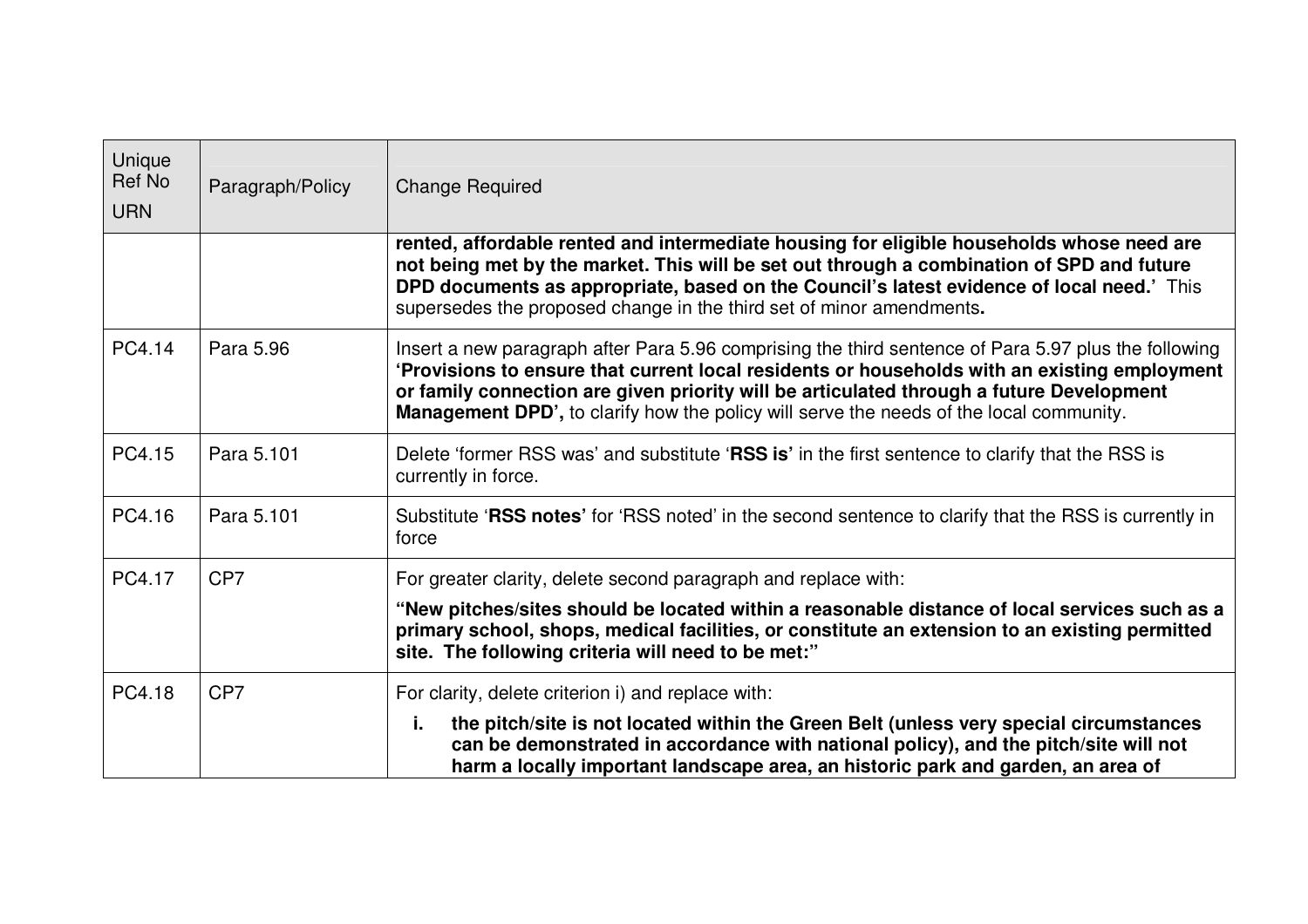| Unique<br><b>Ref No</b><br><b>URN</b> | Paragraph/Policy                               | <b>Change Required</b>                                                                                                                                                                                                                                                                                                                                                                                         |  |  |  |  |
|---------------------------------------|------------------------------------------------|----------------------------------------------------------------------------------------------------------------------------------------------------------------------------------------------------------------------------------------------------------------------------------------------------------------------------------------------------------------------------------------------------------------|--|--|--|--|
|                                       |                                                | archaeological importance, a site of acknowledged nature conservation importance or<br>important wildlife movement areas;                                                                                                                                                                                                                                                                                      |  |  |  |  |
| PC4.19                                | Para 5.114                                     | Substitute 'the production of Local Transport Plans' for 'their production of the emerging North<br>Yorkshire third Local Transport Plan (LTP3)', in the first sentence in order to improve accuracy, and<br>substitute 'The Local Transport Plan' for 'This' in the second sentence.                                                                                                                          |  |  |  |  |
| PC4.20                                | Para 5.118                                     | Delete 'supported the former Regional Spatial Strategy' and substitute 'supports the Regional<br>Spatial Strategy' to clarify that the RSS is currently in force.                                                                                                                                                                                                                                              |  |  |  |  |
| PC4.21                                | CP <sub>8</sub>                                | Delete first paragraph and replace with<br>"Where infrastructure and community facilities are to be implemented in connection with new<br>development, it must be in place or provided in phase with development."<br>To clarify that the policy is not dealing with an assessment of infrastructure NEED, only the<br>implementation of infrastructure that is already found to be necessary and deliverable. |  |  |  |  |
| PC4.22                                | CP <sub>8</sub>                                | Change "must" to "should" in first paragraph to provide flexibility                                                                                                                                                                                                                                                                                                                                            |  |  |  |  |
| PC4.23                                | CP <sub>8</sub>                                | Add ", and scheme viability" to the end of the last paragraph.                                                                                                                                                                                                                                                                                                                                                 |  |  |  |  |
|                                       | <b>Section 6 Promoting Economic Prosperity</b> |                                                                                                                                                                                                                                                                                                                                                                                                                |  |  |  |  |
| PC4.24                                | CP9 ix                                         | Insert 'buildings and infrastructure on' after 'Supporting the re-use of' to clarify the meaning of the                                                                                                                                                                                                                                                                                                        |  |  |  |  |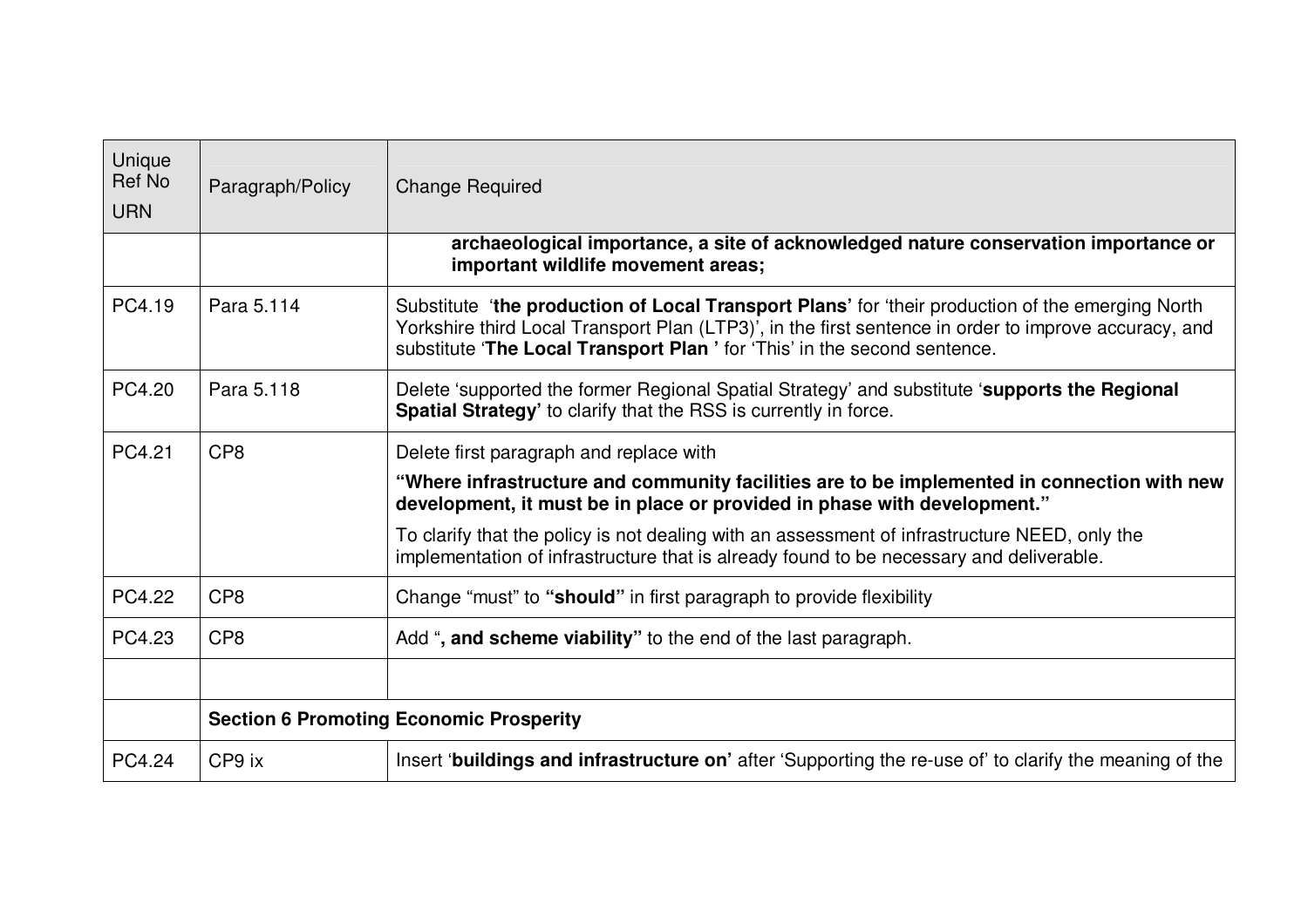| Unique<br>Ref No<br><b>URN</b> | Paragraph/Policy | <b>Change Required</b>                                                                                                                                                                                                                                                                                                                                                                                                                                                                                                                                                                       |
|--------------------------------|------------------|----------------------------------------------------------------------------------------------------------------------------------------------------------------------------------------------------------------------------------------------------------------------------------------------------------------------------------------------------------------------------------------------------------------------------------------------------------------------------------------------------------------------------------------------------------------------------------------------|
|                                |                  | policy.                                                                                                                                                                                                                                                                                                                                                                                                                                                                                                                                                                                      |
| PC4.25                         | Para 6.41        | Insert new paragraph after 6.41 (with consequential re-numbering) as follows:<br>"The 2009 Study assessed the need for further development for retail, commercial and leisure<br>uses up to 2026. It also assessed deficiencies in current provision and the capacity of<br>existing centres to accommodate new development. It provides the evidence for the strategic                                                                                                                                                                                                                      |
|                                |                  | level policy (CP11) in the Core Strategy in relation to the retail hierarchy of the three main<br>centres in the District. It will be also used as a starting point for developing more detailed<br>site- specific and development management policies in further DPDs (for example reviews of<br>the designated town centre boundaries currently established in the Selby District Local Plan)<br>in association with any further updates. In the meantime the Study (or an update) can also be<br>utilised by applicants and the Council when considering new town centre uses proposals." |
| PC4.26                         | Para 6.53        | Insert new paragraph after 6.53 (with consequential re-numbering) to amplify the supporting text to<br>policy CP11 as follows:<br>"Historically, there have been a number of regeneration schemes proposed for Tadcaster town<br>centre, by the Council, landowners and the community. Unfortunately none of these have come to<br>fruition. However the Council remains committed to the regeneration of the town centre and is willing<br>to collaborate with other parties to support delivery of the Core Strategy objectives in this respect."                                          |
| PC4.27                         | <b>CP11</b>      | Delete 'planned' after 'through environmental improvements' in the second (Selby Town centre)<br>bullet point to provide more flexibility.                                                                                                                                                                                                                                                                                                                                                                                                                                                   |
| PC4.28                         | <b>CP11</b>      | In order to emphasise the regeneration aspects and widen the scope further than retail proposals,                                                                                                                                                                                                                                                                                                                                                                                                                                                                                            |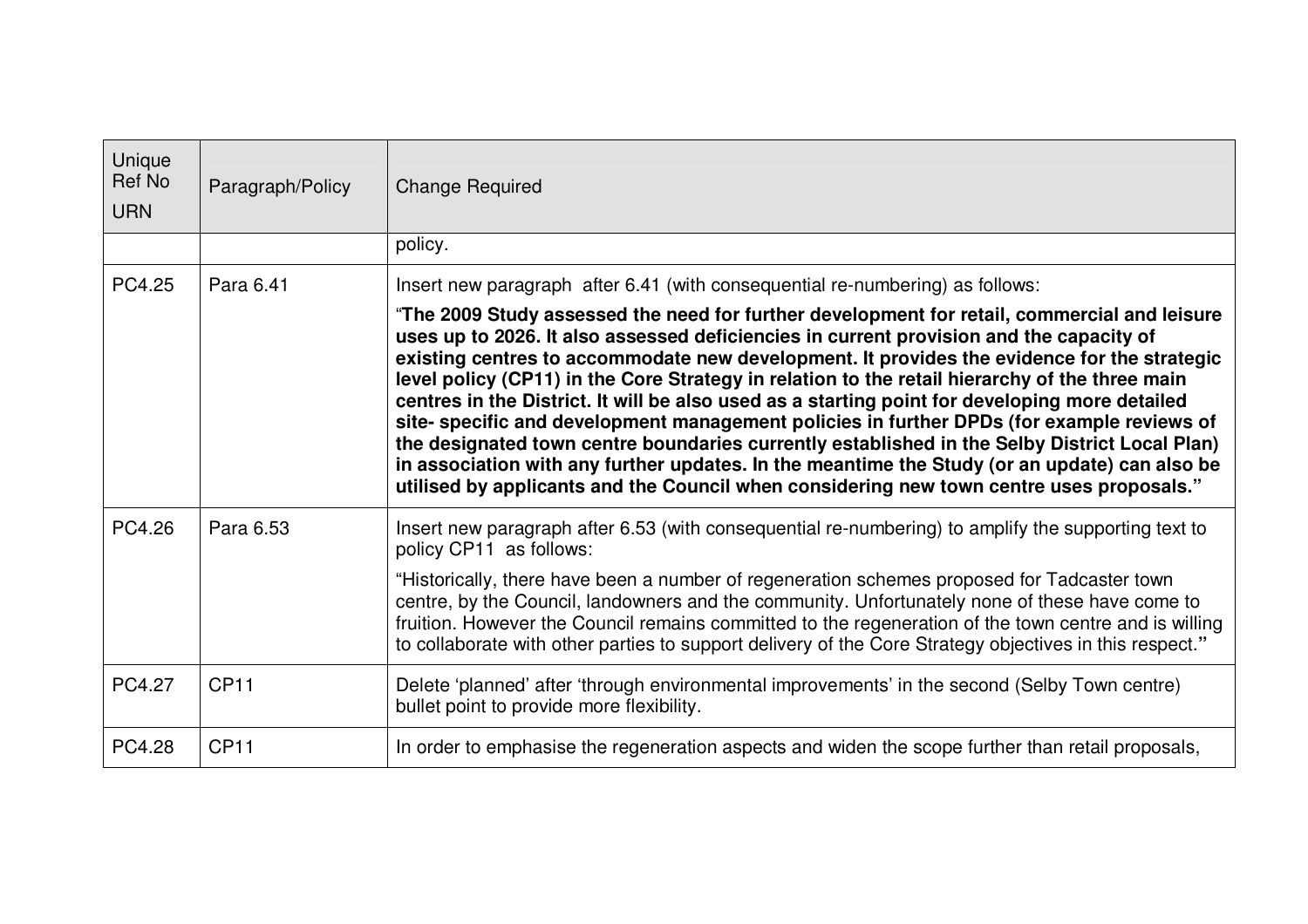| Unique<br><b>Ref No</b><br><b>URN</b> | Paragraph/Policy                               | <b>Change Required</b>                                                                                                                                                                                                                                               |  |  |  |  |  |
|---------------------------------------|------------------------------------------------|----------------------------------------------------------------------------------------------------------------------------------------------------------------------------------------------------------------------------------------------------------------------|--|--|--|--|--|
|                                       |                                                | delete the single bullet point at Tadcaster section and replace with:                                                                                                                                                                                                |  |  |  |  |  |
|                                       |                                                | Promoting the regeneration of the town centre<br>$\bullet$                                                                                                                                                                                                           |  |  |  |  |  |
|                                       |                                                | Protecting and enhancing the attractive historic core.<br>$\bullet$                                                                                                                                                                                                  |  |  |  |  |  |
|                                       | <b>Section 7 Improving the Quality of Life</b> |                                                                                                                                                                                                                                                                      |  |  |  |  |  |
| PC4.29                                | Para 7.31                                      | Substitute 'The Council has actively contributed to the Third North Yorkshire Local Transport<br>Plan (LTP3)' for 'The Council will also actively contribute to the preparation of the Third North<br>Yorkshire Local Transport Plan(LTP3) and successor documents.' |  |  |  |  |  |
| PC4.30                                | <b>CP12</b>                                    | Add "In preparing its Site Allocations and Development Management DPDs," before "To<br>Address the causes" in the first sentence of Part A, for greater clarification.                                                                                               |  |  |  |  |  |
| PC4.31                                | <b>CP12</b>                                    | Add "where necessary or appropriate" after "schemes should" at the end of the first sentence in<br>Part B.                                                                                                                                                           |  |  |  |  |  |
| PC4.32                                | Para 7.43                                      | Delete 'Following revocation of the Regional Spatial Strategy' in the first sentence to avoid<br>ambiguity.                                                                                                                                                          |  |  |  |  |  |
| PC4.33                                | CP13(a)                                        | Delete "de-centralised and renewable or low carbon sources" and insert "renewable, low carbon or<br>decentralised energy sources" in Part a), for greater clarification                                                                                              |  |  |  |  |  |
| PC4.34                                | CP13(b)                                        | Delete "locally produced energy from" in the last line of Part b) and replace with "the following, for<br>example" to avoid ambiguity.                                                                                                                               |  |  |  |  |  |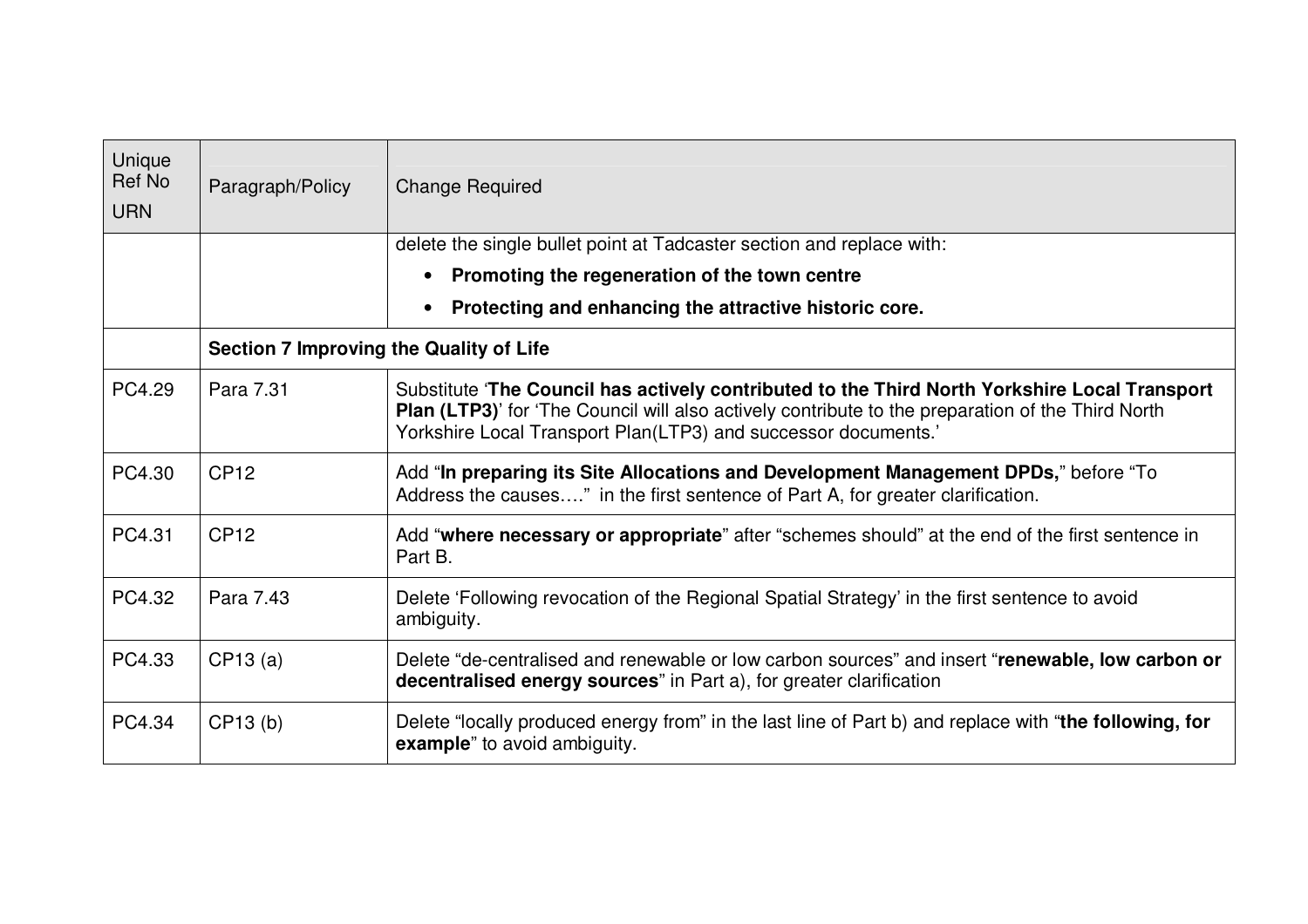| Unique<br><b>Ref No</b><br><b>URN</b> | Paragraph/Policy | <b>Change Required</b>                                                                                                                                                                                                                                                                    |  |  |  |  |
|---------------------------------------|------------------|-------------------------------------------------------------------------------------------------------------------------------------------------------------------------------------------------------------------------------------------------------------------------------------------|--|--|--|--|
| PC4.35                                | CP13(c)          | Delete current wording in Part c) and replace with:                                                                                                                                                                                                                                       |  |  |  |  |
|                                       |                  | "Development schemes to employ the most up-to-date national regulatory standards for Code<br>for Sustainable Homes on residential schemes, and BREEAM standards on non-residential<br>schemes until such time as replaced by specific local requirements through further SPDs or<br>DPDs" |  |  |  |  |
| PC4.36                                | CP14 (i)         | Delete "and" and insert "or" at the end of criterion (i), for greater clarification                                                                                                                                                                                                       |  |  |  |  |
| PC4.37                                | Para 7.60        | Substitute 'support Regional Spatial Strategy policies for 'supported former regional Spatial<br>strategy policies', to clarify that RSS is currently in force.                                                                                                                           |  |  |  |  |
| PC4.38                                | Para 7.61        | Substitute '(2010-2015)' for '(2005-2010') to reflect the latest version of the Sustainable Community<br>Strategy.                                                                                                                                                                        |  |  |  |  |
| PC4.39                                | CP15 3b          | Insert ', and that unavoidable impacts are appropriately mitigated and compensated for, on or<br>off-site' after 'these features'.                                                                                                                                                        |  |  |  |  |
| PC4.40                                | CP15 3c          | Delete 'and ensuring any unavoidable impacts are appropriately mitigated and compensated for, on<br>or off-site'.                                                                                                                                                                         |  |  |  |  |
| PC4.41                                | CP <sub>16</sub> | Insert "where appropriate" at end of criterion d)                                                                                                                                                                                                                                         |  |  |  |  |
| PC4.42                                | CP <sub>16</sub> | Delete text after bullet point i) and replace with:                                                                                                                                                                                                                                       |  |  |  |  |
|                                       |                  | "Development schemes should seek to reflect the principles of nationally recognised design                                                                                                                                                                                                |  |  |  |  |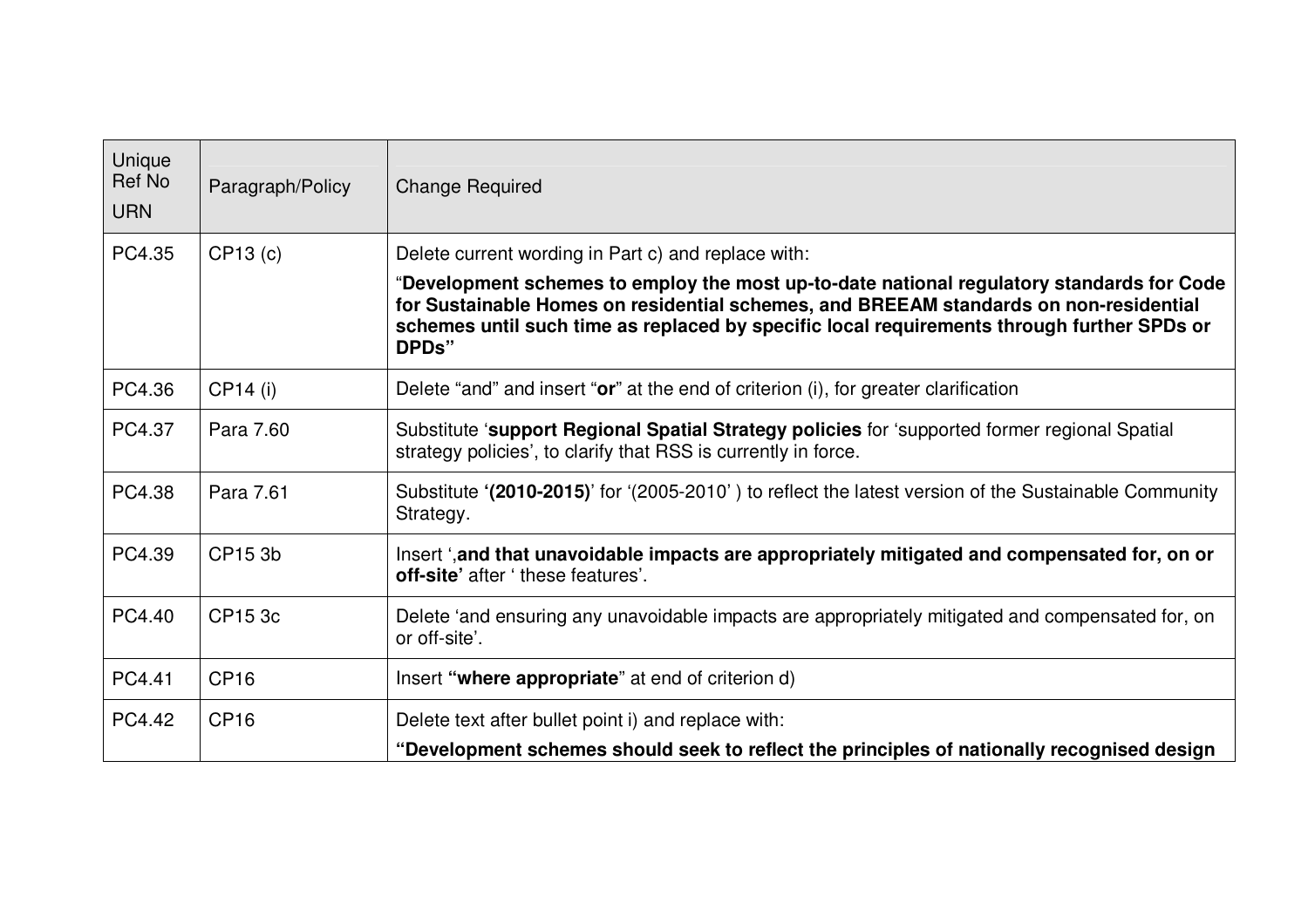| Unique<br><b>Ref No</b><br><b>URN</b> | Paragraph/Policy             | <b>Change Required</b>                                                                                                                                                                                                                             |  |  |  |  |  |
|---------------------------------------|------------------------------|----------------------------------------------------------------------------------------------------------------------------------------------------------------------------------------------------------------------------------------------------|--|--|--|--|--|
|                                       |                              | benchmarks to ensure that the best quality of design is achieved."                                                                                                                                                                                 |  |  |  |  |  |
|                                       |                              | to change the emphasis from a requirement to encouragement in line with Paragraphs 7.82, 7.83<br>and 7.84 relating to Building For Life, Lifetime Homes and neighbourhoods.                                                                        |  |  |  |  |  |
|                                       | 8. Implementation            |                                                                                                                                                                                                                                                    |  |  |  |  |  |
| PC4.43                                | Figure 13<br>CP2/CP2A        | In the 'Proposed Indicators' column, 2nd paragraph, delete 'approved/' to avoid ambiguity.                                                                                                                                                         |  |  |  |  |  |
| PC4.44                                | Figure 13<br>CP <sub>3</sub> | In the 'Proposed Indicators' column, delete '/completed' and insert new text 'Amount of new<br>development approved by location (Selby, Sherburn in Elmet, Tadcaster, Designated service<br>Villages and Secondary Villages)', to avoid ambiguity. |  |  |  |  |  |
|                                       | <b>Appendix 1</b>            |                                                                                                                                                                                                                                                    |  |  |  |  |  |
| PC4.45                                | Page 129                     | Delete 'the former Regional Spatial Strategy (RSS) did not' and substitute 'RSS does not', to clarify<br>that RSS is currently in force.                                                                                                           |  |  |  |  |  |
|                                       | Glossary                     |                                                                                                                                                                                                                                                    |  |  |  |  |  |
| PC4.46                                | Page 133                     | Delete reference to LGYH as this organisation no longer has responsibility for providing a regional<br>planning vision for Local Authorities.                                                                                                      |  |  |  |  |  |
| PC4.47                                | Page 136                     | Delete 'The Government has published proposals to abolish Yorkshire Forward in 2012. A new Local<br>Economic Partnership is being set up for the Leeds, City Region', and replace with 'Yorkshire                                                  |  |  |  |  |  |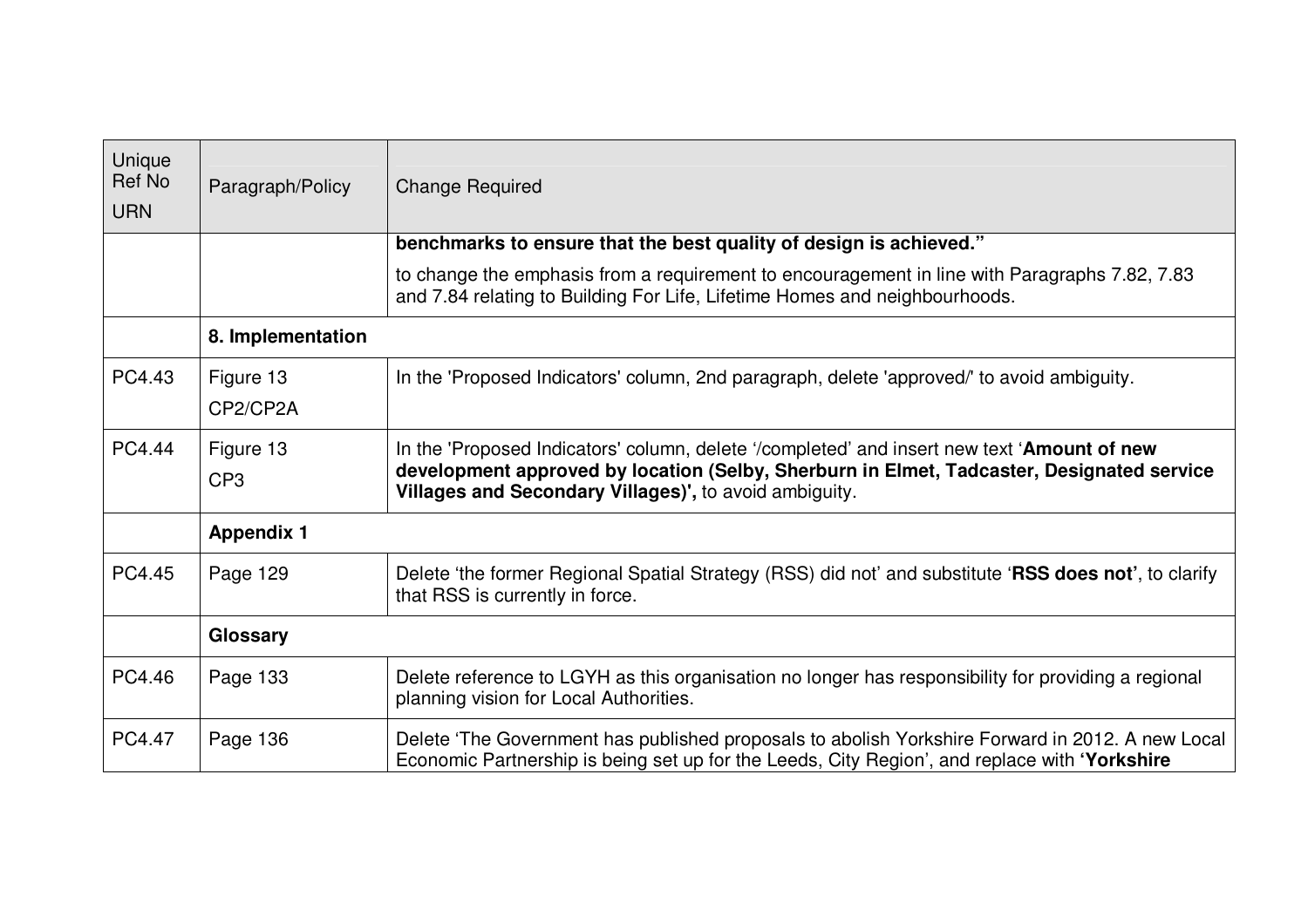| Unique<br><b>Ref No</b><br><b>URN</b> | Paragraph/Policy | <b>Change Required</b>                                                                                                                                                    |
|---------------------------------------|------------------|---------------------------------------------------------------------------------------------------------------------------------------------------------------------------|
|                                       |                  | Forward is being abolished in 2012. Local Economic Partnerships are being established in<br>the Leeds City Region and in North Yorkshire and York', for greater accuracy. |